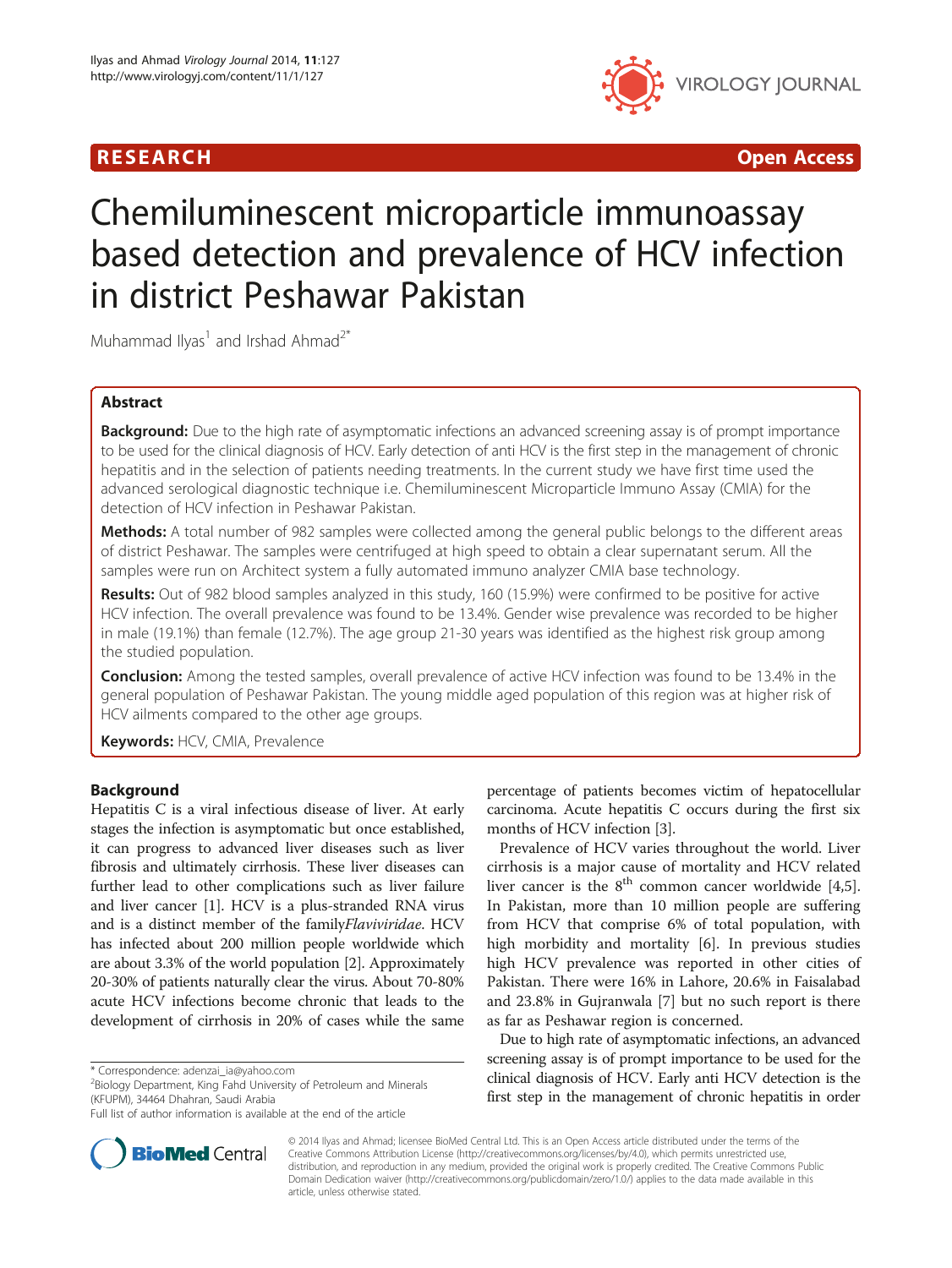to select the patients for timely treatment [[8\]](#page-3-0). Various methods are implemented for the diagnosis of hepatitis infection i.e. Immune Chromatographic Technique (ICT), Enzyme Linked Immuno Sorrbant Assay (ELISA) and HCV-RNA by PCR, but due to the false positivity rate of HCV with ICT based methods, ELISA is considered to be more consistent than ICT based HCV diagnosis [\[9\]](#page-3-0). The detection of HCV RNA by PCR is more reliable; however, PCR assay is costly, has technical hitches and it needs skilled personnel for the operation and interpretation of the output. Patients in this region with low socioeconomic status will not be able to afford it. The current study we have focused on, the Chemiluminescent Microparticle Immuno Assay (CMIA), an advanced serological diagnostic technique, provides a rapid, cost-effective and reliable way to detect HCV, and therefore, is the method that was implemented for the diagnosis of hepatitis infection.

# Results and discussion

A total of 982 blood samples were collected from the district Peshawar Pakistan and were screened for anti HCV. The current study was carried out during February, 2013-14. Among 982 samples 127 were detected as HCV positive. Figure 1 shows a prevalence of HCV positive samples in different age groups with respect to male/ female population. As shown in Table [1](#page-2-0), the gender-wise prevalence of active HCV infection was estimated to be 15.4% in male (84 positive out of 543 samples) and 9.7% in female subjects (43 positive out of 439 samples) respectively. Considering the age group criterion, significant differences were observed in the prevalence of HCV in both genders. The highest prevalence of 18.5% was observed in age group 21-30 ( $p = 0.9407$ , OR = 0.972, 95%  $CI = 0.470 - 2.014$ , however statistically significant active HCV infection was noted in age group 31-40 with a prevalence of 17.2% ( $p = 0.0007$ , OR = 4.626, 95% CI = 1.802-11.88). Both of these values are higher compared to the age group 11–20 years having a prevalence of 3.7%

 $(p = 0.5889, \text{ OR } = 0.607, 95\% \text{ CI } = 0.098 - 3.761).$  The age groups of 41-50 and > 50 was associated with a decrease trend of active HCV prevalence of  $13.1\%$  (p = 0.1757, OR = 1.803, 95% CI = 0.761-4.268) and 14.6% ( $p = 0.2740$ ,  $OR = 1.595, 95\% CI = 0.687 - 3.701$  respectively.

Previous reports on HCV prevalence in other regions of Khyber Pakhtunkhwa, Pakistan were shown in Table [2](#page-2-0). A high prevalence of HCV (57% and 36%) was observed among the thalassaemic patients [[10](#page-3-0),[11](#page-3-0)]. Others regions like Mardan, Risalpur, Peshawar, Abbottabad and Bunner showed HCV prevalence as 3.69%, 3.40%, 2.20%, 8% and 4.57% respectively.

Hepatitis C virus (HCV) is a major cause of liver disease and has a high potential to cause significant morbidity and mortality worldwide [\[17\]](#page-4-0). Prevalence of HCV in Pakistan is the highest in the world and estimated to be 4.8% [[18](#page-4-0)]. Currently, about 10 million people are infected with HCV in Pakistan [\[19\]](#page-4-0). The prevalence of hepatitis C varies in different provinces of Pakistan. It was found to be high in Sind and Punjab that is 5-6% [\[20\]](#page-4-0). The present study was conducted during February, 2013-14 in order to find out the prevalence of HCV among the general public of district Peshawar, Pakistan.

We have found the overall prevalence of HCV as 13.4% which is higher than 4.9% previously reported among the general public of Lahore, Pakistan [[1\]](#page-3-0). This major difference among the overall prevalence may be due to using of different diagnostic techniques in the laboratories, immunological status of the persons and lack of awareness regarding hepatitis C virus particularly in district Peshawar Pakistan. Another study conducted among the healthy donors in Bolichistan Pakistan reported 20.8% prevalence which was slightly higher than our present study [[21](#page-4-0)]. This is due to the lack of education, poverty and unhygienic health status of the people in the region.

In the current study the incidence of HCV was higher in the age group 21-30 years i.e. 18.5% which is in accordance with the previously reported results [\[21\]](#page-4-0). High prevalence

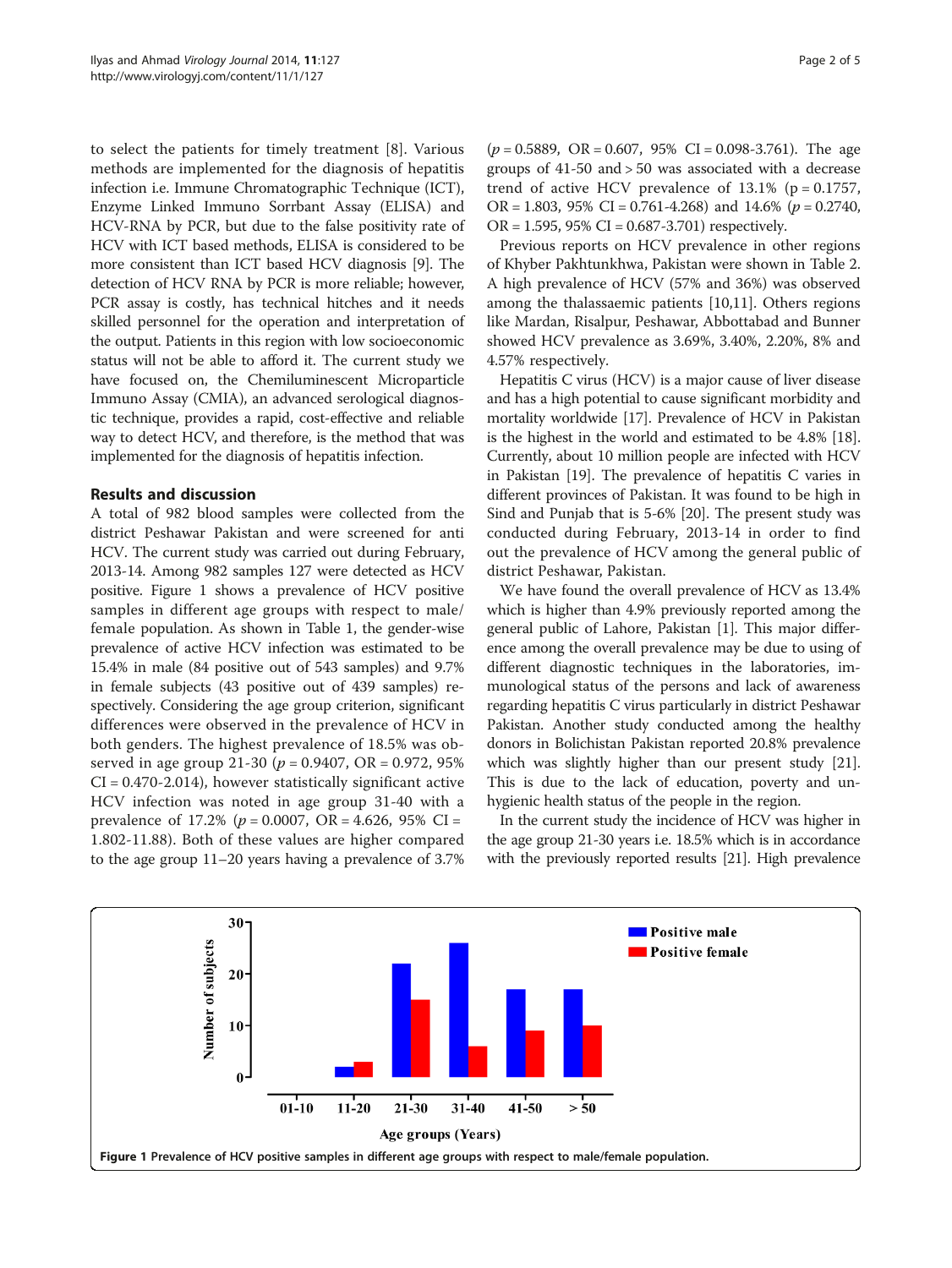<span id="page-2-0"></span>Table 1 Frequency of HCV positive samples among different age groups and overall prevalence

| Age groups (years) | Sample size | Male $+/-$ | Female $+/-$ | p value                  | Odds ratio | Confidence interval      | Overall prevalence (%) |
|--------------------|-------------|------------|--------------|--------------------------|------------|--------------------------|------------------------|
| $01 - 10$          | 80          | 00/50      | 00/30        | $\sim$                   | -          | $\sim$                   | $\,$                   |
| $11 - 20$          | 135         | 02/68      | 03/62        | 0.5889                   | 0.607      | 0.098-3.761              | 3.7                    |
| $21 - 30$          | 200         | 22/98      | 15/65        | 0.9407                   | 0.972      | $0.470 - 2.014$          | 18.5                   |
| $31 - 40$          | 185         | 26/74      | 06/79        | $0.0007***$              | 4.626      | 1.802-11.88              | 17.2                   |
| $41 - 50$          | 198         | 17/88      | 09/84        | 0.1757                   | 1.803      | 0.761-4.268              | 13.1                   |
| > 50               | 184         | 17/81      | 10/76        | 0.2740                   | 1.595      | 0.687-3.701              | 14.6                   |
| <b>Total</b>       | 982         | 84/459     | 43/396       | $\overline{\phantom{a}}$ | ۰          | $\overline{\phantom{a}}$ | 13.4                   |

Chi-square test was applied and  $p < 0.05$  was considered as significant at 95% confidence interval.

\*\*\* $p$  = value is significant.

of HCV was reported to be 49.01% among the age group 21-25 years pregnant women in Sindh [\[22\]](#page-4-0), which were higher than our present study, but the overall prevalence of hepatitis C virus was found to be as higher in the middle age group of the population in both studies.

The most terrible condition which we have observed in this study is the high prevalence of HCV in the young and middle aged people i.e. 21-30 and 31-40 years old respectively. A number of studies conducted on the prevalence of Hepatitis C virus in different areas of Pakistan [[1,](#page-3-0)[21](#page-4-0)] showed high incidence of Hepatitis C virus prevailed in these age groups. The occurrence of hepatitis among these age groups are contributed by lack of awareness, used of unsterile syringes, repeated use of razors and contaminated scissors for different customers without prior sterilization. It was observed that about 90% of barbers did not washed hands, 80% did not changed aprons and 66% did not changed towels after each customer [\[23\]](#page-4-0).

Another bad practice which made the environments worse is the recycling of used syringes. A very young scavenger of waste products around 18 to 20 years of age sells 20-25 syringes per day to the health care waste dealers against money and the same child gets needle stick injury around none to three times per week [[24](#page-4-0)].

The occurrence of hepatitis C virus found in the age group >50 years was 14.6% in the current study which is in accordance with the previously reported data [\[25](#page-4-0)].

Table 2 HCV prevalence in other regions of Khyber Pakhtunkhwa Pakistan

| Region    | Method |       | Population size HCV prevalence Reference |        |
|-----------|--------|-------|------------------------------------------|--------|
| Mardan    | FI ISA | 15550 | 3.69%                                    | $[12]$ |
| Risalpur  | FI ISA | 2558  | 3.40%                                    | $[13]$ |
| Peshawar  | MFIA   | 3430  | 220%                                     | $[14]$ |
| Abbotabad | FI ISA | 102   | 8%                                       | $[15]$ |
| Bunner    | FI ISA | 16400 | 4.57%                                    | $[16]$ |
| Peshawar  | FI ISA | 80    | 36%                                      | [11]   |
| NWFP(KPK) | FI ISA | 250   | 57%                                      | $[10]$ |

The overall prevalence of active HCV among different aged groups reported in KPK, Pakistan was 7% by using ICT techniques [[26\]](#page-4-0) was much lower than our present study (13.4%). This disagreement is due to small sample size in the former study and unreliable serological diagnostic techniques (ICT) used having low specificity and sensitivity.

The frequent methods used for the diagnosis of HCV infection based on the detection of anti HCV antibodies in the serum or plasma, but nevertheless the concentration of these antibodies reaches to detectable level after a long window period of HCV infection. Additionally viruses eliminating from the blood but still their presence in the serum or plasma for a long period of time could not differentiate between current and past HCV infection. At the same time methods used like ELISA and CMIA for detection of anti HCV antibodies gives false positive results. These false positive results for anti HCV are likely in population having low HCV prevalence due to some cross reactivity of others viral antigen and antibodies in individual have immune disorder [[27-29\]](#page-4-0). According to the CDC all the screening methods used for the detection of anti HCV need supplementary methods like HCV RNA or nucleic acid testing (NAT) for their further confirmation. In the current study the detection of anti HCV antibodies by CMIA techniques have some disadvantages of giving false positive results, therefore further tests like NAT to detect HCV RNA is needed. However in spite of these recommendations supplementary tests are not performed in many laboratories due to some reasons which include technical complexity of the methods, high cost, long procedures. In such condition the guidelines set issued by CDC recommendations including option to use a signal to cutoff ratios to limit the number of the samples needing supplemental testing. According to CDC guidelines [[30](#page-4-0)] the FDA approved anti HCV screening kits (ELISA, CMIA and RIBA) establishes specific signals to cutoff ratio which is  $S/CO \geq 5.0$  for chemiluminescent immunoassay by architect system from Abbott diagnostic services which predicted a true antibodies positive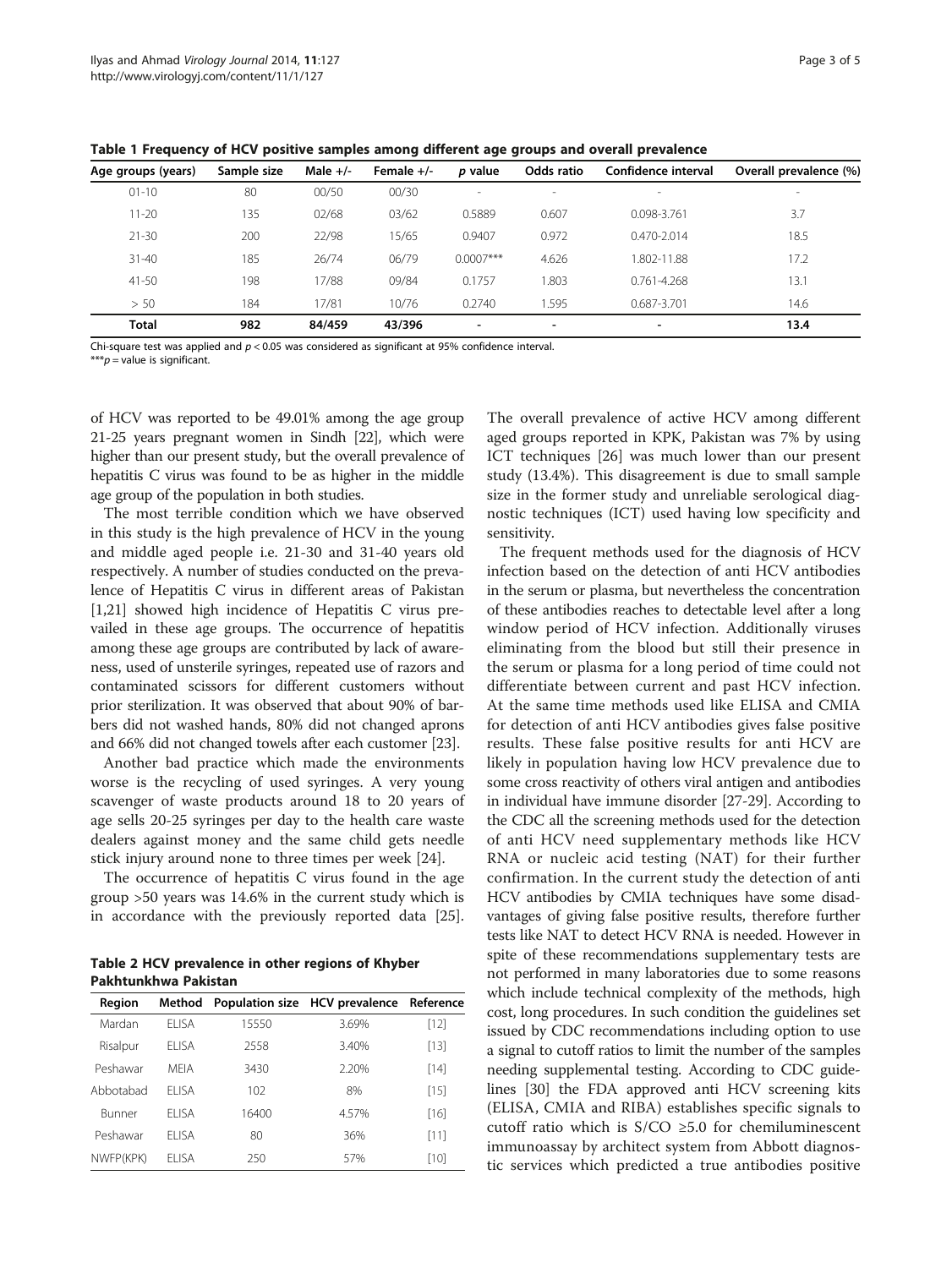<span id="page-3-0"></span>results >95% of the time. In the present study positive results for the tested samples were obtained where serum index ( $S/CO \ge 5.0$ ).

In the present study anti HCV detection was done by using a very sensitive and more advance diagnostic technique CMIA on the stat of the art Architect system which is a fully automated immuno analyzer of Abbott diagnostic services.

# Conclusions

In this study we have used the most reliable, sensitive and advanced serological diagnostic technique for the detection of HCV antibodies in serum of infected persons. Among the tested samples, overall prevalence of active HCV infection was found to be 13.4% in the general population of Peshawar Pakistan. The HCV infection prevailed among all age groups but young middle age population of this region was at higher risk of HCV ailments compared to the other age groups. This study will be helpful to the health care policy makers to design strategies for controlling and eradication of Hepatitis C infection in Peshawar, Pakistan.

# **Methods**

# Sample collection

A total number of 982 sample were collected among the general public belongs to different areas of district Peshawar Pakistan. About 3 cc blood is collected from each individual in gel vaccutainer tube. The relevant demography of the persons was recorded in separate forms. The age groups included in this study was 01-80 years.

# Sample processing

The samples were centrifuged at high speed about 8000 rpm for 15 minutes in order to obtain a clear supernatant serum. All the samples were run on Architect system which is fully automated immuno analyzer of the Abbott diagnostic services.

# Chemiluminescent Microparticle Immuno Assay (CMIA)

Chemiluminescent Microparticle Immuno Assay is the modified and advanced form of the Enzyme Linked Immuno Sorrbant Assay (ELISA) technique. Architect system is designed to detect antibodies to putative structural and non structural protein (HCr-43, c-100, NS3, NS4) of HCV genome [[31](#page-4-0)]. In the final reaction of Anti HCV detection, bound achridinylated conjugates were used to generate chemiluminescent signals. Results were obtained automatically by the software by comparing the chemiluminescent signals obtained from the reaction product of the sample with the signal of the cutoff value previously obtained by Anti HCV calibration. The overall specificity and sensitivity of this method is 99.6% and 99.7% respectively.

# Statistical analysis

Data was analyzed statistically by using GraphPad Prism 5 (GraphPad Software Inc. San Diego CA, USA). The Chi-square test was used to analyze the qualitative data. A  $p$  value < 0.05 was considered as significant. Odds ratio with 95% confidence interval was used to evaluate the association of various age groups with respect to HCV status of male/female population.

#### Competing interests

The authors declare that they have no competing interests.

#### Authors' contributions

MI carried out samples collection and has participated in the experimental work. IA designed the overall study and prepared the manuscript. Both authors edited and approved the final manuscript.

#### Acknowledgments

The authors highly acknowledge the procession of lab facilities by City Medical Laboratory, Department of Microbiology and Biotechnology (SUIT), Peshawar, Pakistan and Biology Department, King Fahd University of Petroleum and Minerals (KFUPM), Dhahran, Kingdom of Saudi Arabia for the conduction of this study.

#### Author details

<sup>1</sup>Department of Microbiology and Biotechnology, Sarhad University of Science and Information Technology (SUIT), 25120 Peshawar, Pakistan. <sup>2</sup> Biology Department, King Fahd University of Petroleum and Minerals (KFUPM), 34464 Dhahran, Saudi Arabia.

#### Received: 19 March 2014 Accepted: 8 July 2014 Published: 12 July 2014

#### References

- 1. Anwar MI, Rehman M, Hassan, Iqbal M: Prevalence of active hepatitis C Virus infections among general public of Lahore, Pakistan. Virol J 2013, 10:351.
- 2. Waheed Y, Shafi T, Safi SZ, Qadri I: Hepatitis C virus in Pakistan: A systematic review of prevalence, genotypes and risk factors. World J Gastroenterol 2009, 15(45):5647–5653.
- 3. Czepiel J, Biesiada G, Mach T: Viral hepatitis C. Pol Arch Med Wewn 2008, 118:734–740.
- 4. Umar M, Bilal M: Hepatitis C, a mega menace: a Pakistani Perspective. J Pioneer Med Sci 2012, 2(2):68–72.
- 5. Lavanchy D: The global burden of hepatitis C. Liver Int 2009, 29(suppl 1):74-81.
- 6. Idrees M, Riazuddin S: Frequency distribution of hepatitis C virus genotypes in different geographical regions of Pakistan and their possible routes of transmission. BMC Infect Dis 2008, 8:6.
- 7. Ahmad N, Asgher M, Shafique M, Qureshi JA: An evidence of high Seroprevalence of the antibody to hepatitis C in select groups in the Punjab region of Pakistan. J Clin Gastroenterol 2001, 33:407-411.
- 8. Strader DB, Wright T, Thomas DL, Seeff LB: Diagnosis, Management and treatment of hepatitis C. Hepatology 2004, 39(4):1147–1171.
- 9. Afridi S, Naeem M, Hussain A, Kakar N, Babar ME, Ahmad J: Prevalence of hepatitis C virus (HCV) genotypes in Balochistan. Mol Biol Rep 2009, 36(6):1511–1514.
- 10. Shah SMA, Khan MT, Zahour U, Ashfaq NY: Prevalence of hepatitis B and hepatitis C virus infection in multi transfused thalassaemia major patients in North West Frontier Province. Pak J Med Sci 2005, 21:281-284.
- 11. Muhammad J, Hussain M, Khan MA: Frequency of Hepatitis B and Hepatitis C infection in Thalassemic children. Pak Pediatr J 2003, 27:161–164.
- 12. Mirza IA, Mirza SH, Irfan S, Siddiqi R, Tariq WUZ, Janjua AS: Seroprevalence of hepatitis B and C in young adults seeking recruitment in armed forces. Pak Armed Forces Med J 2006, 56:192–197.
- 13. Sharif BT, Tariq WZ: Seroprevalence of hepatitis B and C in healthy adult male recruits. Pak J Pathol 2006, 17:142–146.